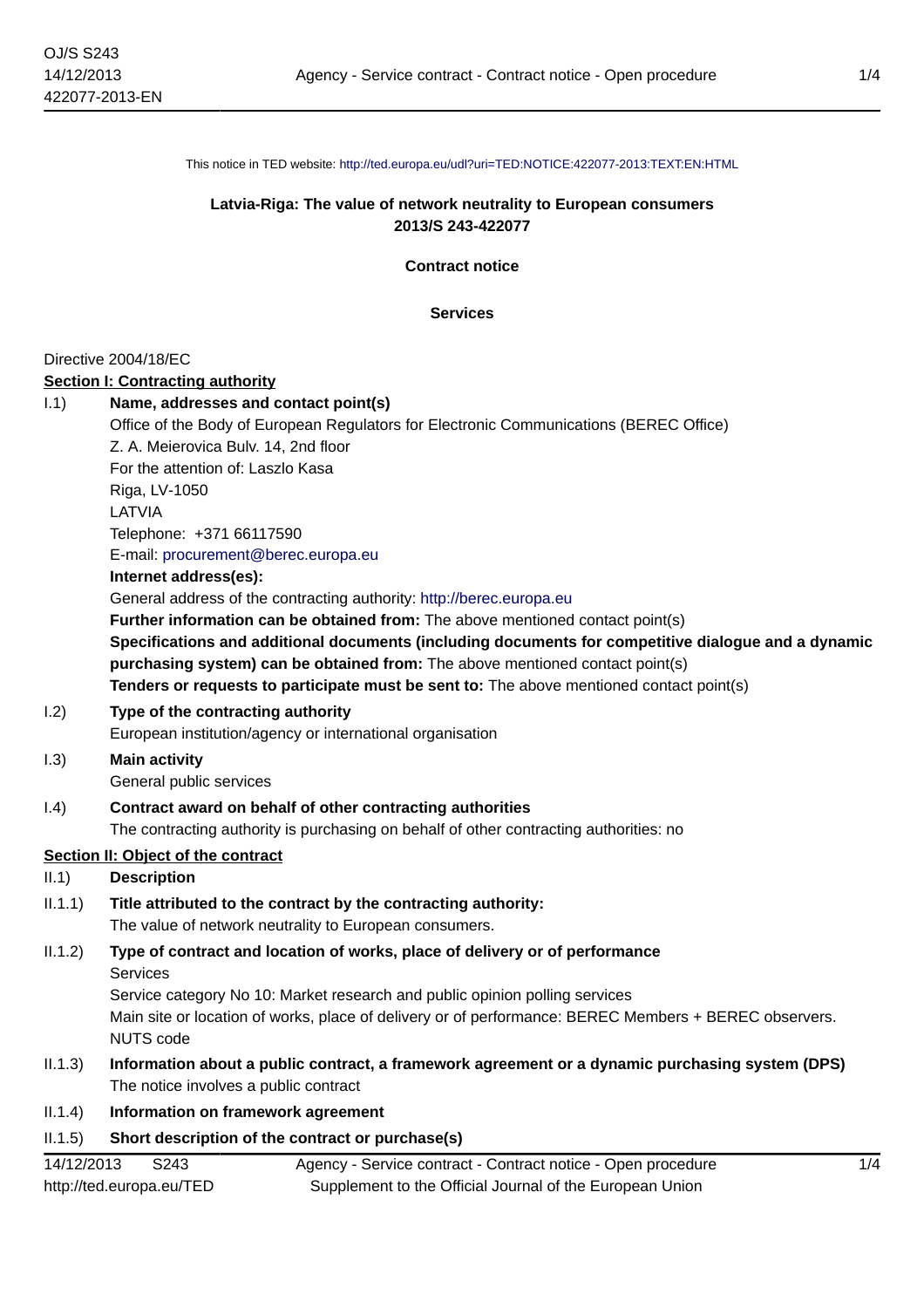The BEREC Office is seeking to conclude a service contract for the provision of a study which will investigate the value of network neutrality to European consumers. In this study empirical data will be gathered on: a) the behaviour and perceptions of end-users, e.g. their understanding of net neutrality-related information, the impact of direct users' subscriptions to content application providers (CAPs), etc.; b) the incentives and constraints for IAS providers to differentiate traffic, focusing in particular on CAPs differentiation due to partnerships such as bundled access and content service (particularly to favour data traffic over the access service from such CAP partners).

|          | over the access service from such CAP partners).                                                                                                                                     |
|----------|--------------------------------------------------------------------------------------------------------------------------------------------------------------------------------------|
| II.1.6)  | <b>Common procurement vocabulary (CPV)</b><br>79310000, 79311000, 79311100, 79311200, 79311300, 79311400, 79311410, 79312000, 79315000                                               |
| II.1.7)  | <b>Information about Government Procurement Agreement (GPA)</b><br>The contract is covered by the Government Procurement Agreement (GPA): no                                         |
| II.1.8)  | Lots<br>This contract is divided into lots: no                                                                                                                                       |
| II.1.9)  | <b>Information about variants</b><br>Variants will be accepted: no                                                                                                                   |
| II.2)    | Quantity or scope of the contract                                                                                                                                                    |
| II.2.1)  | Total quantity or scope:<br>The maximum estimated value of the contract excluding VAT is 400 000 EUR.<br>Estimated value excluding VAT: 400 000 EUR                                  |
| II.2.2)  | <b>Information about options</b><br>Options: no                                                                                                                                      |
| II.2.3)  | <b>Information about renewals</b><br>This contract is subject to renewal: no                                                                                                         |
| II.3)    | Duration of the contract or time limit for completion<br>Duration in months: 7 (from the award of the contract)                                                                      |
|          | Section III: Legal, economic, financial and technical information                                                                                                                    |
| III.1)   | <b>Conditions relating to the contract</b>                                                                                                                                           |
| III.1.1) | Deposits and guarantees required:<br>See tender specification and model service contract provisions.                                                                                 |
| III.1.2) | Main financing conditions and payment arrangements and/or reference to the relevant provisions<br>governing them:<br>See tender specification and model service contract provisions. |
| III.1.3) | Legal form to be taken by the group of economic operators to whom the contract is to be awarded:<br>See tender specifications and model service contract provisions.                 |
| III.1.4) | <b>Other particular conditions</b><br>The performance of the contract is subject to particular conditions: no                                                                        |
| III.2)   | <b>Conditions for participation</b>                                                                                                                                                  |
| III.2.1) | Personal situation of economic operators, including requirements relating to enrolment on professional<br>or trade registers                                                         |
| III.2.2) | <b>Economic and financial ability</b>                                                                                                                                                |
|          |                                                                                                                                                                                      |

Information and formalities necessary for evaluating if the requirements are met: See tender specifications.

#### III.2.3) **Technical capacity**

14/12/2013 S243 http://ted.europa.eu/TED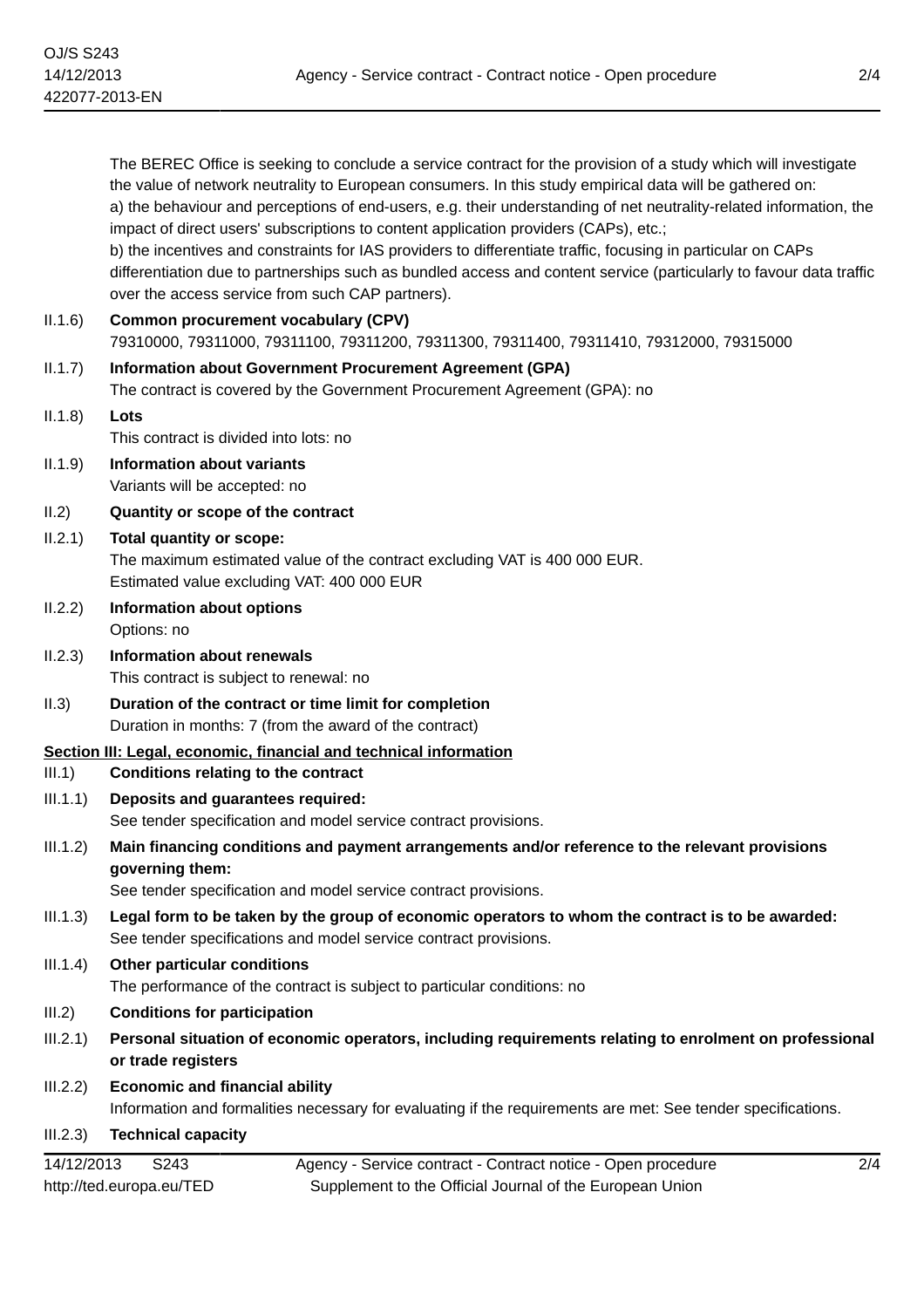Information and formalities necessary for evaluating if the requirements are met: See tender specifications.

- III.2.4) **Information about reserved contracts**
- III.3) **Conditions specific to services contracts**
- III.3.1) **Information about a particular profession**

Execution of the service is reserved to a particular profession: no

### III.3.2) **Staff responsible for the execution of the service**

Legal persons should indicate the names and professional qualifications of the staff responsible for the execution of the service: yes

#### **Section IV: Procedure**

- IV.1) **Type of procedure**
- IV.1.1) **Type of procedure**

Open

- IV.1.2) **Limitations on the number of operators who will be invited to tender or to participate**
- IV.1.3) **Reduction of the number of operators during the negotiation or dialogue**
- IV.2) **Award criteria**

### IV.2.1) **Award criteria**

The most economically advantageous tender in terms of the criteria stated in the specifications, in the invitation to tender or to negotiate or in the descriptive document

#### IV.2.2) **Information about electronic auction** An electronic auction will be used: no

#### IV.3) **Administrative information**

- IV.3.1) **File reference number attributed by the contracting authority:** 2013-BEREC-OT-02.
- IV.3.2) **Previous publication(s) concerning the same contract** no
- IV.3.3) **Conditions for obtaining specifications and additional documents or descriptive document** Payable documents: no
- IV.3.4) **Time limit for receipt of tenders or requests to participate** 17.2.2014 - 15:00
- IV.3.5) **Date of dispatch of invitations to tender or to participate to selected candidates**
- IV.3.6) **Language(s) in which tenders or requests to participate may be drawn up** English.
- IV.3.7) **Minimum time frame during which the tenderer must maintain the tender** Duration in months: 11 (from the date stated for receipt of tender)

# IV.3.8) **Conditions for opening of tenders**

Date: 5.3.2014 - 11:00

Place:

BEREC Office premises, Z.A. Meierovica bulvaris 14, 2nd floor, Riga, LV-1050, REPUBLIC OF LATVIA. Persons authorised to be present at the opening of tenders: yes